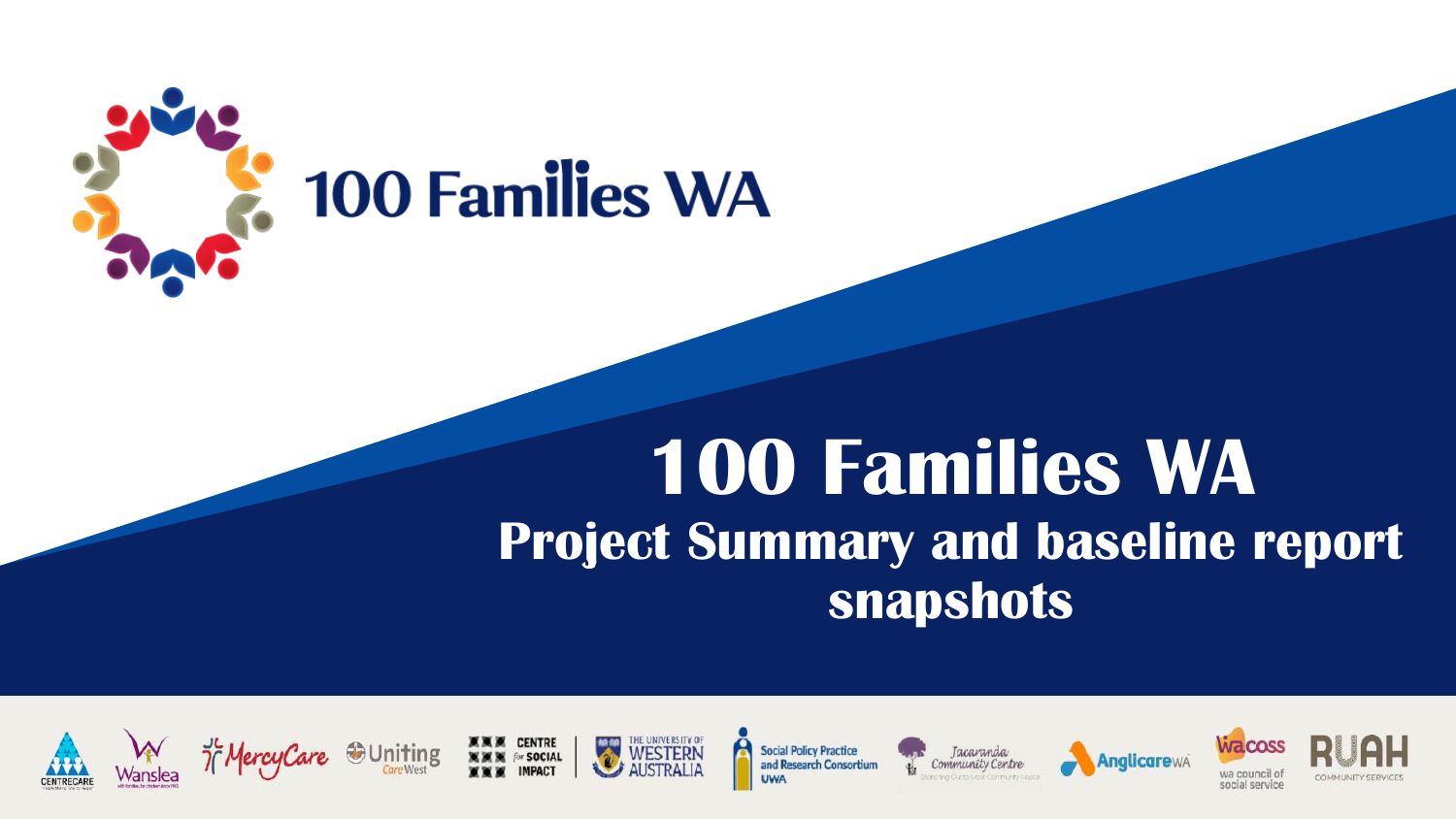



## **Project Overview**

**100 Families WA is an action research project with a vision to address the issue of entrenched disadvantage in Western Australia.**

- Evidence based understanding of entrenched disadvantage.
- Voices of the families who hold lived experience at the heart of the project
- Employing co-design methodology to find **what does work**, **what could work** and **what doesn't work**.
- Engaging key stakeholders and decision makers to improve systems that impact those experiencing entrenched disadvantage.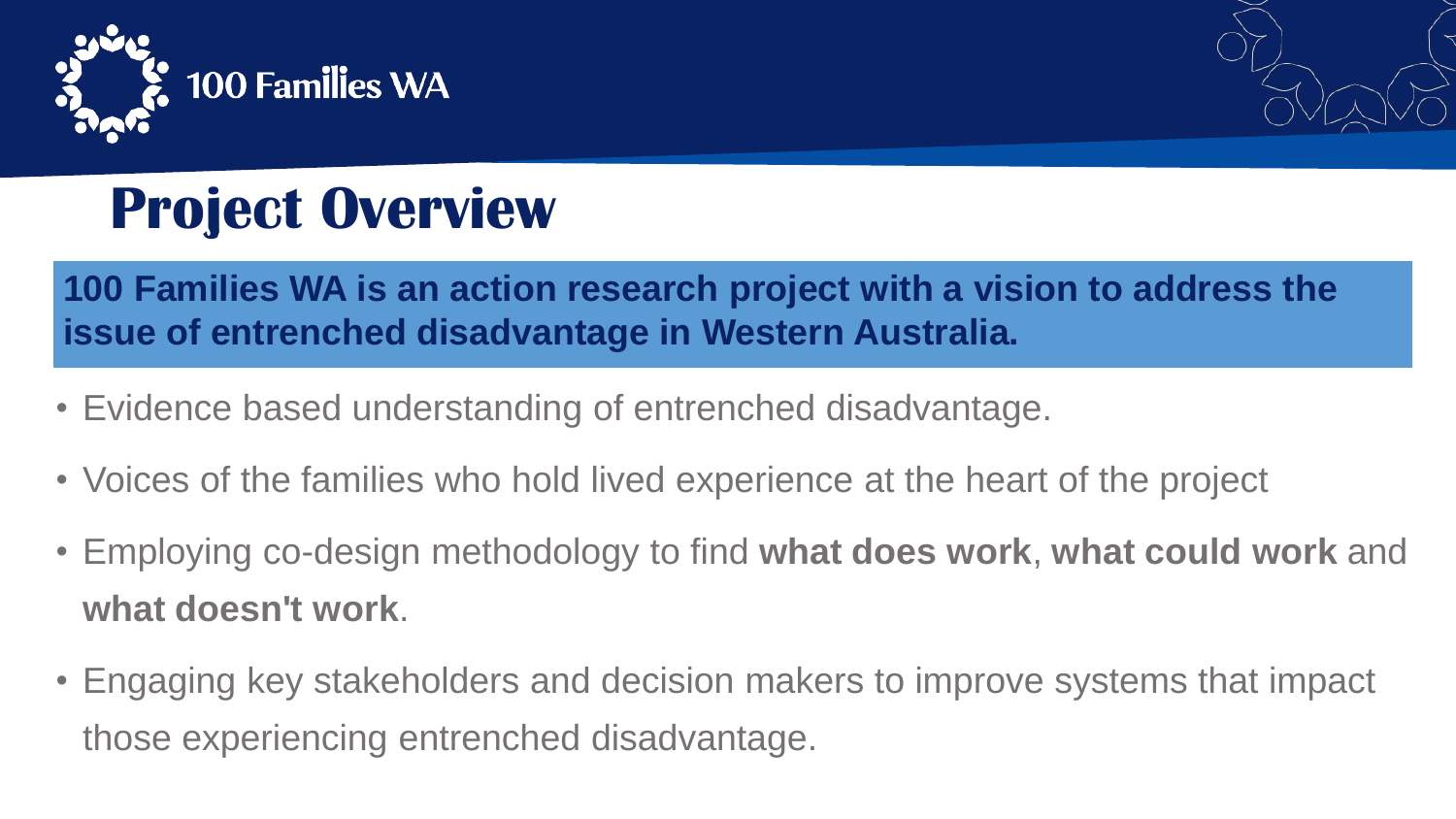



### **Hunger and Food Insecurity**

Food insecurity is the ability to access and afford the quality of food that meets nutritional needs without having to rely on emergency food programs.



Families reported having low (80%) or very low (58%) food security, with adults experiencing lower food security than their children.



Only 7% of families who have children living with them, reported high food security.



In the 12 months prior, 58% of adults experienced hunger and did not eat because there wasn't enough money for food.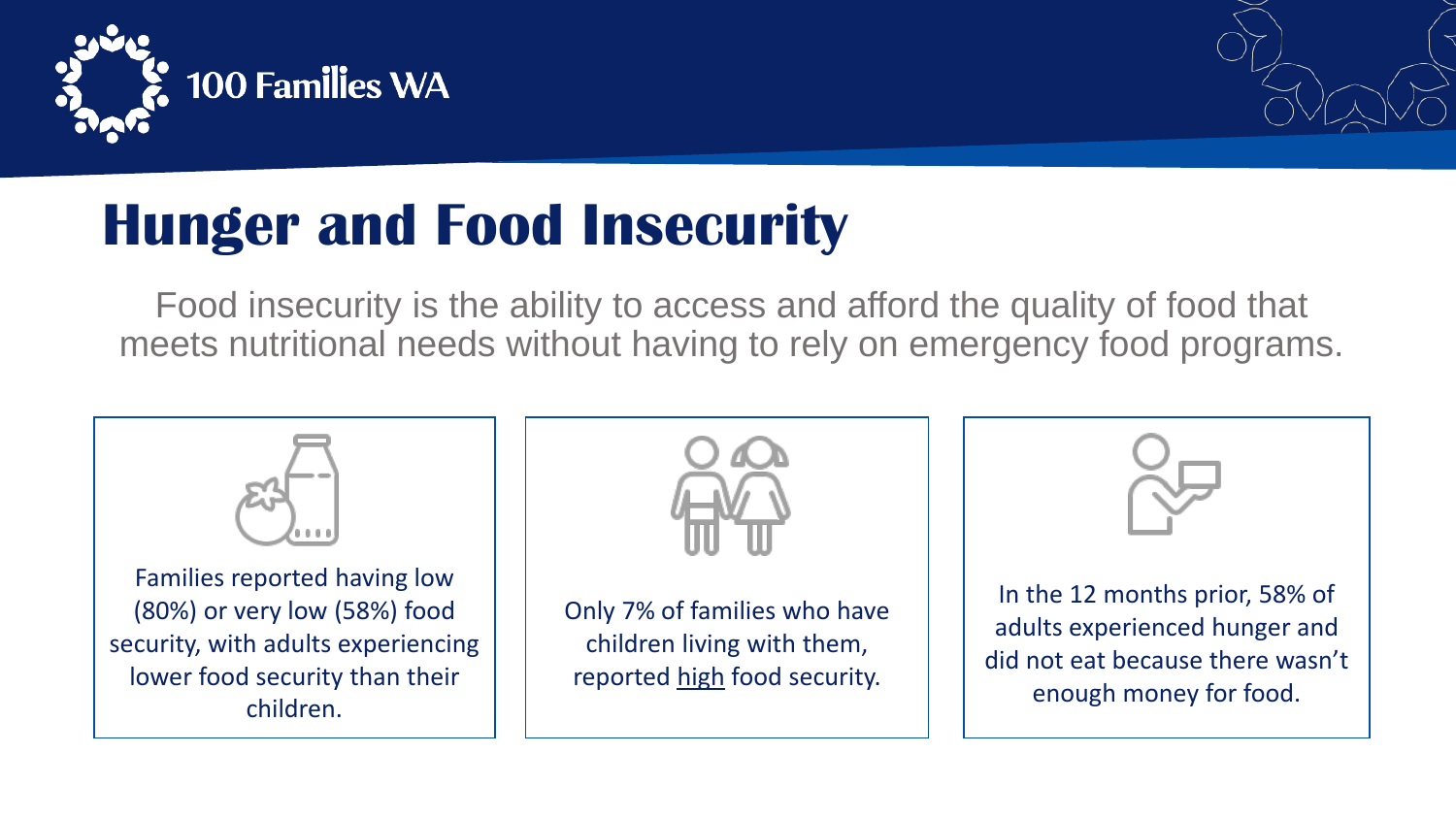

51% had gone without meals.



# **Financial Vulnerability and Independence**

The level of debt a family has and their ability to repay the debt, and withstand financial shocks such as income loss and unexpected expenses.

(Anderloni, Bacchiocchi & Vandone, 2012).



• 65% felt unable to do what they wanted in life.